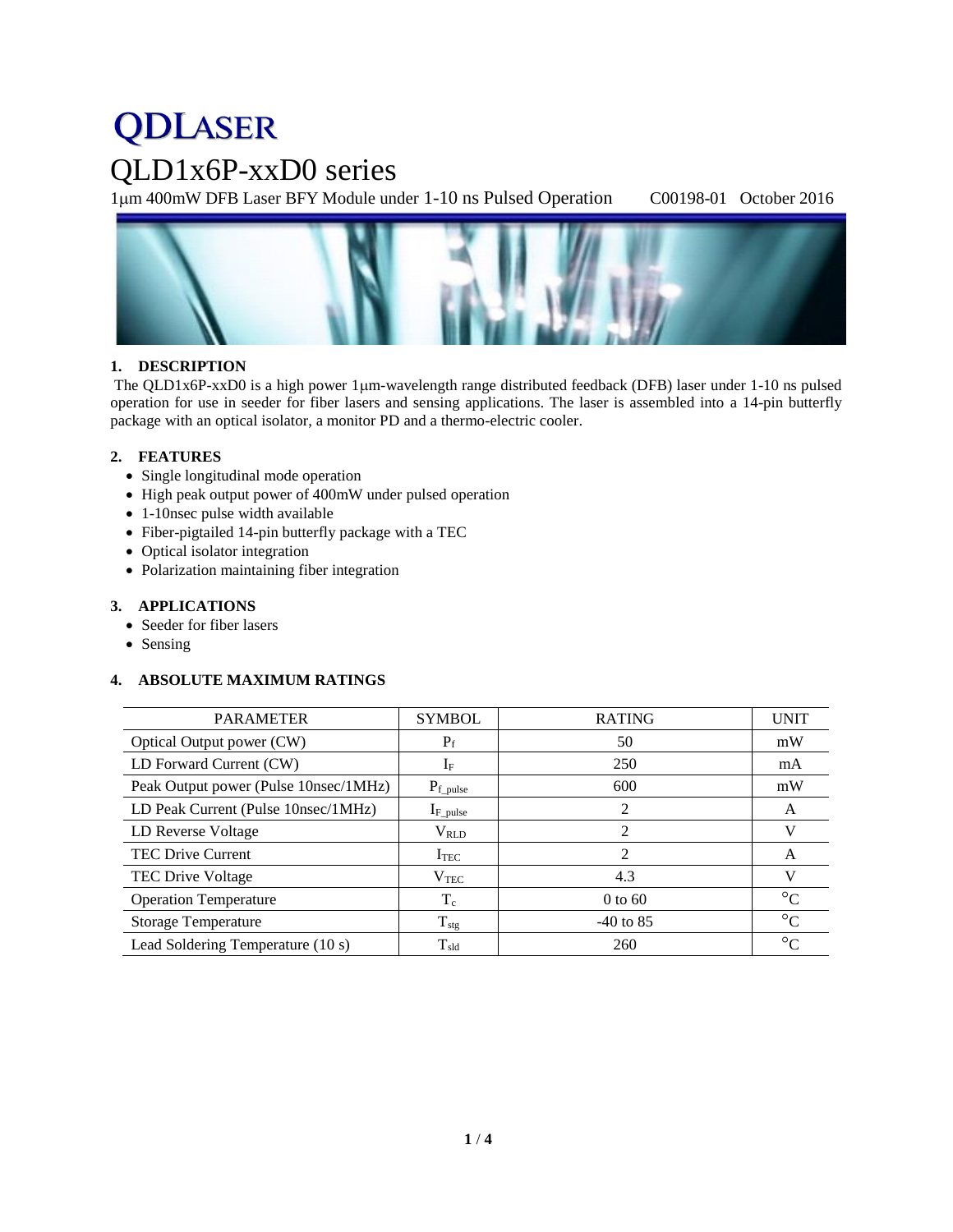# **QDLASER**

QLD1x6P-xxD0 C00198-01

# **5. OPTICAL AND ELECTRICAL CHARACTERISTICS**

|                                        |                   |                                              | $(TLD = 25oC, unless otherwise specified)$ |                          |                           |             |
|----------------------------------------|-------------------|----------------------------------------------|--------------------------------------------|--------------------------|---------------------------|-------------|
| <b>PARAMETER</b>                       | <b>SYMBOL</b>     | <b>TEST CONDITION</b>                        | <b>MIN</b>                                 | <b>TYP</b>               | <b>MAX</b>                | <b>UNIT</b> |
| Peak Wavelength                        | $\lambda_{\rm p}$ | CW, $P_f = 30$ mW                            | $\lambda_{p}$ -5<br>$(*2)$                 | $\lambda_p(*1)$          | $\lambda_{p+5}$<br>$(*2)$ | nm          |
| Temperature Coefficient of $\lambda_p$ | $d\lambda_p/dT$   | CW / Pulsed                                  |                                            | 0.08                     |                           | nm/K        |
| <b>Threshold Current</b>               | $I_{th}$          | CW / Pulsed                                  | $\qquad \qquad \blacksquare$               | 15                       | 30                        | mA          |
| CW Fiber Output Power                  | $P_f$             | CW                                           | 30                                         |                          |                           | mW          |
| <b>CW Operation Voltage</b>            | $V_{op}$          | $CW$ , $P_f = 30$ mW                         |                                            | 1.8                      |                           | V           |
| <b>Pulsed Peak Output Power</b>        | $P_{\rm f\_peak}$ | Pulsed, $I_{f_{\text{.peak}}}=1.6 \text{ A}$ | 400                                        | 500                      | ۰                         | mW          |
| Pulsed Averaged Output Power           | $P_{f\_{ave}}$    | Pulsed<br>1ns/100kHz/1.6A                    | 40                                         |                          |                           | $\mu$ W     |
|                                        |                   | Pulsed<br>10ns/100kHz/1.6A                   | 400                                        | $\overline{\phantom{a}}$ |                           | $\mu$ W     |
| Pulse Width                            | $t_{\rm pw}$      | Pulsed                                       | 1                                          |                          | 10                        | ns          |
| Duty Cycle                             | D.C.              | Pulsed                                       |                                            |                          | $1(*3)$                   | $\%$        |
| Sidemode Suppression Ratio             | <b>SMSR</b>       | CW, $P_f = 30$ mW                            | 30                                         | 40                       |                           | dB          |
|                                        |                   | Pulsed 1ns/100kHz                            | 25                                         | 30                       | $\overline{\phantom{0}}$  | dB          |
| Polarization Extinction Ratio          | <b>PER</b>        | <b>CW</b>                                    | 15                                         | 20                       | ٠                         | dB          |
| <b>Monitor PD Current</b>              | Im                | CW, $P_f = 30$ mW                            |                                            | 300                      |                           | μA          |
| <b>Thermistor Resistance</b>           | Rth               | $T_{LD} = 25^{\circ}C$ , B=3900K             | 9.5                                        | 10                       | 10.5                      | $k\Omega$   |

(\*1) Available peak wavelength is from 1024 to 1180 nm.

(\*2) Tighter wavelength tolerance is available as an option.

(\*3) Higher duty cycle is available with proper adjustment of a peak current. Please ask QDL for more detail.

### **6. PRODUCT PART NUMBER**

| Part Number       | Fiber Type               | <b>Fiber Diameter</b> | Connector |
|-------------------|--------------------------|-----------------------|-----------|
| $OLD1x6P-xxD0$    | Polarization maintaining | $900$ um              | FC/APC    |
| $OLD1x6P-xxD0-11$ | fiber                    | $250$ um              | Ferrule   |

|                      | Examples of prodcut name |  |  |
|----------------------|--------------------------|--|--|
| Peak Wavelength (nm) | Part Number              |  |  |
| 1030                 | QLD106P-30D0             |  |  |
| 1053                 | QLD106P-53D0             |  |  |
| 1064                 | OLD106P-64D0             |  |  |
| 1083                 | QLD106P-83D0             |  |  |
| 1120                 | QLD116P-20D0             |  |  |
| 1180                 | QLD116P-80D0             |  |  |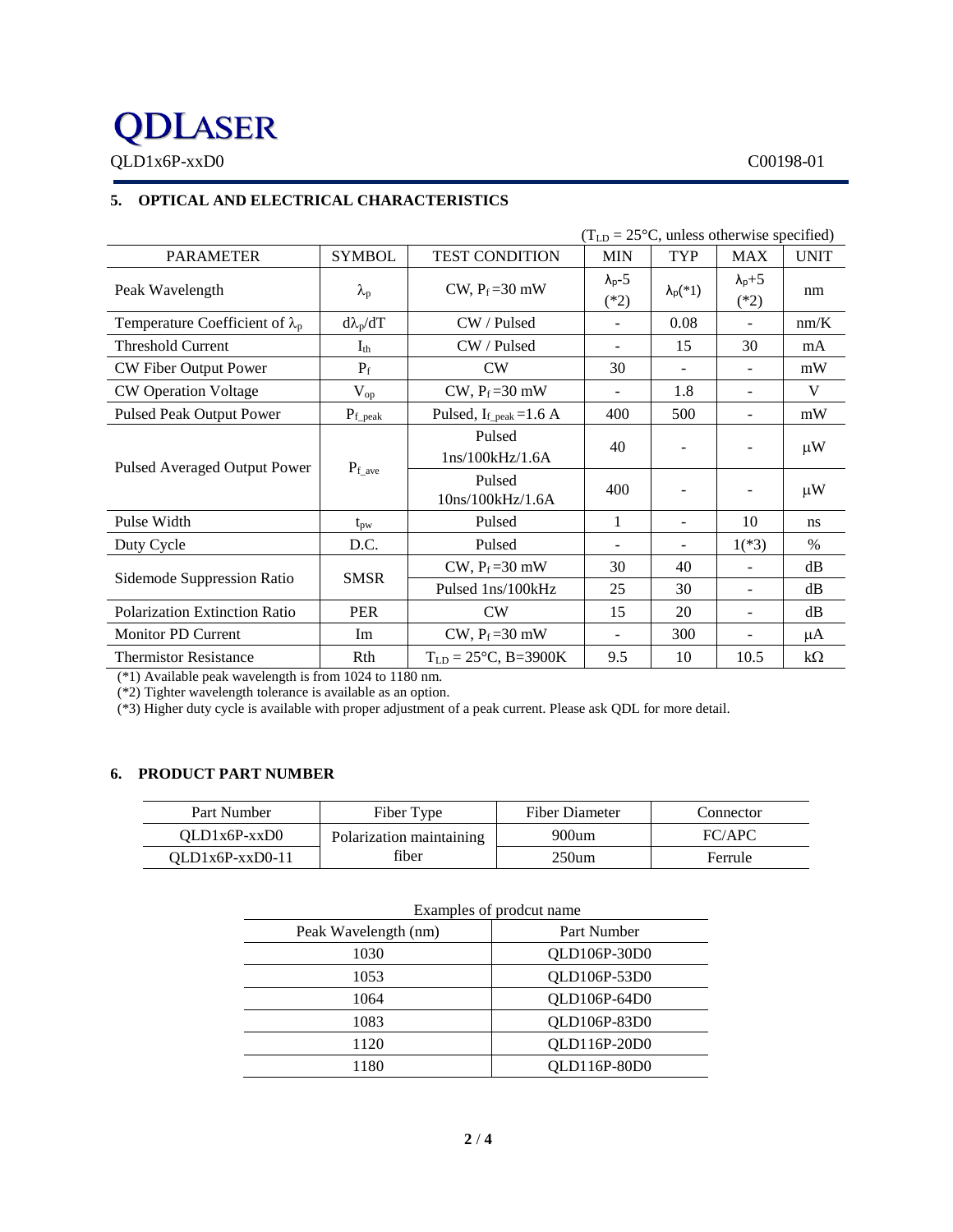

## **7. OUTLINE DRAWING**



(a) 900um fiber diameter and FC/APC connector type (QLD1x6P-xxD0)



(b) 250um fiber diameter and ferrule type (QLD1x6P-xxD0-11)